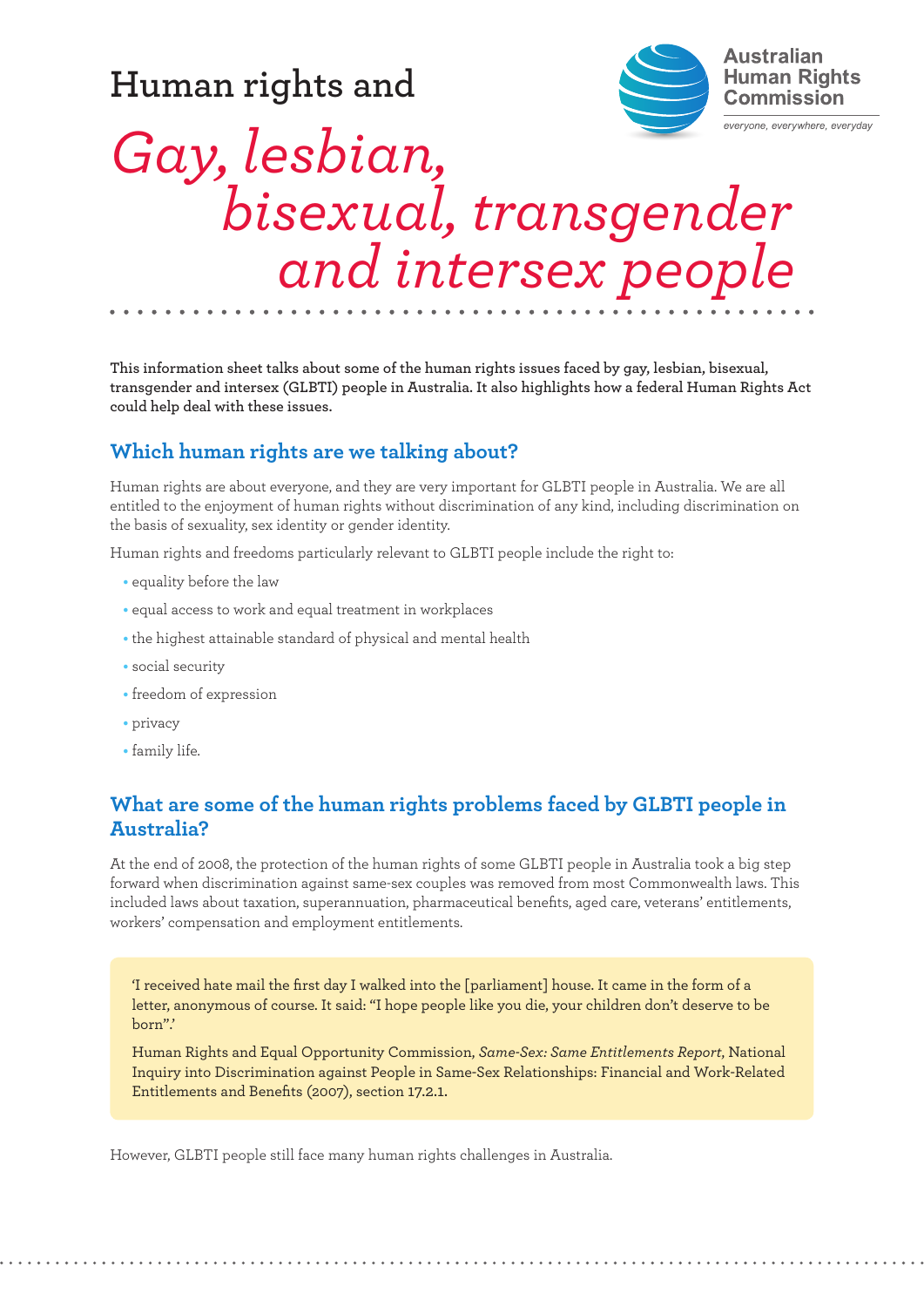For example:

- **•** young and adult GLBTI people still experience harassment, bullying and discrimination within the general community
- **•** there is discrimination in the workplace, including harassment and diminished career opportunities
- **•** there is discrimination in accessing aged care facilities, with aged care policies not adequately addressing the needs of GLBTI people in Australia
- **•** federal law does not allow formal recognition of the relationship between same-sex couples (for example through civil unions or marriage)
- **•** there are significant levels of homophobia
- **•** people who are sex and gender diverse face difficulties in obtaining official documents that record the sex or gender in which they live.

This participant in a recent Commission blog was born a female, but identifies as a male and would like to be recognised as one. He has not had sex affirmation surgery.

'According to the TAFE Queensland homepage for my 'current' personal details, none of the study I did under a female gender shows up any more. Only the courses I have done since changing my gender from female to male show up. So according to their system I must be two different people…

Ideally I want to change anything and everything that identifies me incorrectly as female. Some business and government departments do help, but there is always a paper trail that I think could be fixed with a more considerate database design. If these trails aren't eliminated, or minimised, then your medical history… becomes public property. It would be like if a police officer pulled you over and looked up the database and saw that you once had your tonsils out.'

> Sex Files blog, Sex and gender diversity project, Australian Human Rights Commission, 14 August 2008.

While most states and territories provide some protection from discrimination on the grounds of sexuality, and sex identity or gender identity, **there is no federal law specifically prohibiting discrimination on these grounds (as there is for race discrimination, sex discrimination, disability discrimination or age discrimination).**

#### **What are the limitations of existing human rights protections for GLBTI people?**

There are limited human rights protections for GLBTI people at the moment.

While most states and territories provide some protection from discrimination on the grounds of sexuality, and sex identity or gender identity, there is no federal law specifically prohibiting discrimination on these grounds (as there is for race discrimination, sex discrimination, disability discrimination or age discrimination).

However, if you feel you have been discriminated against because of your sexuality, sex identity or gender identity, you can make a complaint to the Australian Human Rights Commission in certain circumstances.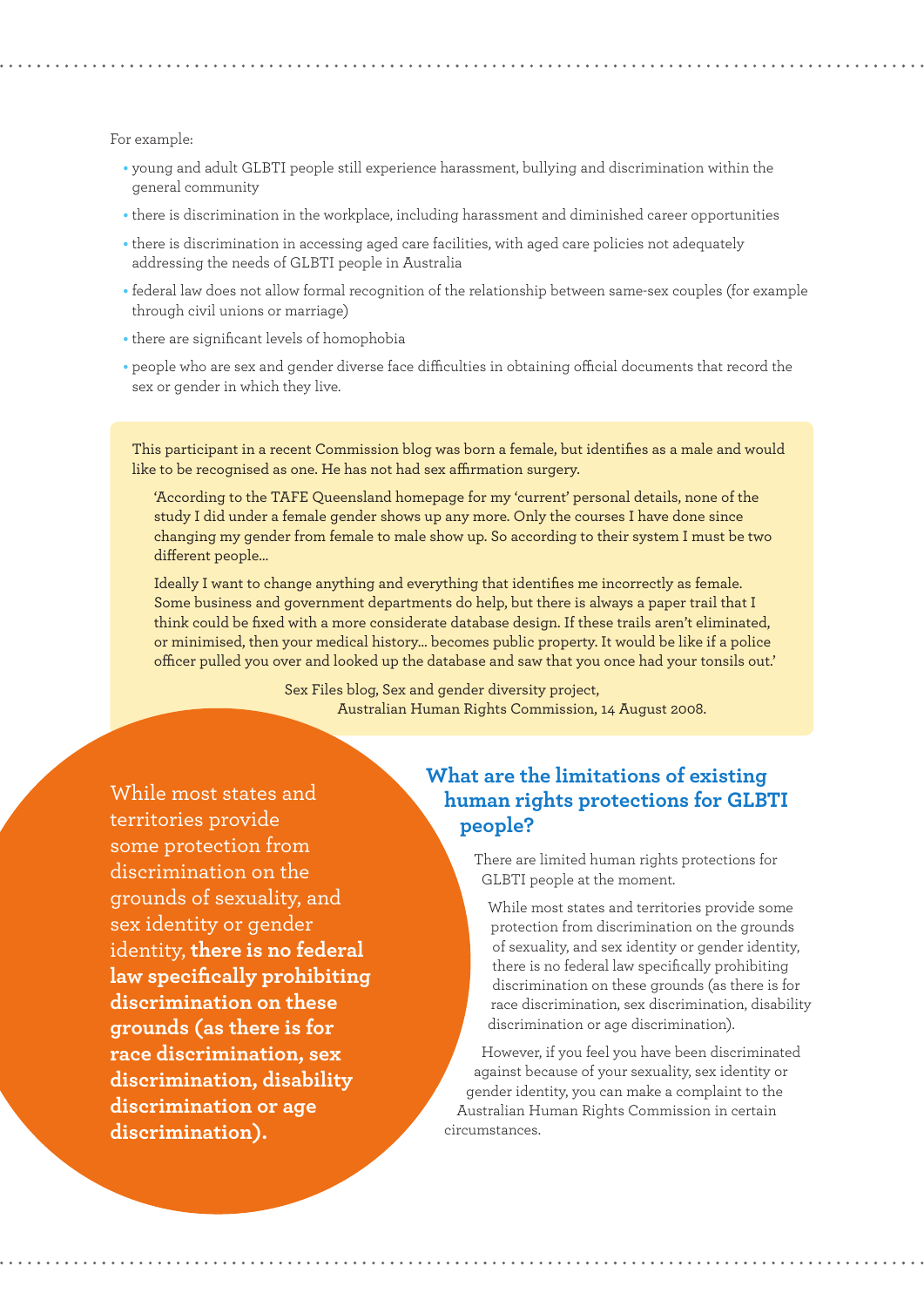If your complaint is about discrimination on the ground of *sex or gender identity*, then you can only complain to the Commission if the discrimination was by the federal government or someone acting on behalf of the federal government.

If your complaint is about discrimination on the ground of *sexuality*, then similarly, you can only complain to the Commission if the discrimination was by the federal government or someone acting on behalf of the federal government. But, in addition, the discrimination must have been in the context of employment.

Even if the Commission finds that you have been discriminated against on the basis of your sexuality, or sex identity or gender identity, there are limited options to resolve the situation. The Commission can only *recommend* a remedy. These recommendations are not enforceable, and you cannot apply to have your complaint heard in court.

The Commission has received several complaints from members of the sex and gender diverse community about the recording of their sex on their passport. This includes both:

- **•** people who have undergone sex affirmation surgery and remain married to the person they were married to before undergoing surgery
- **•** people who have not undergone sex affirmation surgery but live in the sex that is different to that noted on their birth certificate.

These people are unable to change their birth certificate to reflect their sex because of state or territory legislation. The federal Department of Foreign Affairs and Trade (DFAT) relies on the information listed on a primary identification document (such as their birth certificate) when issuing a passport. At the time of the complaints, under DFAT policy, a passport could only be issued in a sex that was different to the sex noted on a person's birth certificate or other primary identification document in exceptional circumstances. This affected the person's right to freedom of movement and travel, the right to non-discrimination and the right to privacy. DFAT has made some changes to overcome some of these issues. However, there remains no effective way to challenge these potential human rights breaches under Australia's current system of human rights protection.

#### **How could we improve human rights protections for GLBTI people?**

The Australian Human Rights Commission supports a Human Rights Act for Australia.

A Human Rights Act could help prevent the human rights problems faced by GLBTI people and provide remedies for those human rights breaches that were not prevented.

A Human Rights Act could make a difference in protecting and promoting the rights of GBLTI people by requiring our federal government to carefully consider how decisions impact on human rights.

If Australia had a Human Rights Act, it could:

- **•** make **the federal Parliament consider how laws impact on human rights** for example, ensuring equal application of all laws to people in the GLBTI community
- **•** make **the federal government respect human rights when developing policy** for example, when developing aged care policies, the government would need to specifically consider whether the policies meet the needs of older GLBTI people
- **•** make **public servants respect human rights when making decisions and delivering services** for example, service delivery agencies such as Centrelink would need to make sure they respected the rights of GLBTI people
- **•** provide a range of **enforceable remedies** for breaches of human rights for example, if an employer discriminated against a person on the basis of their sexuality.